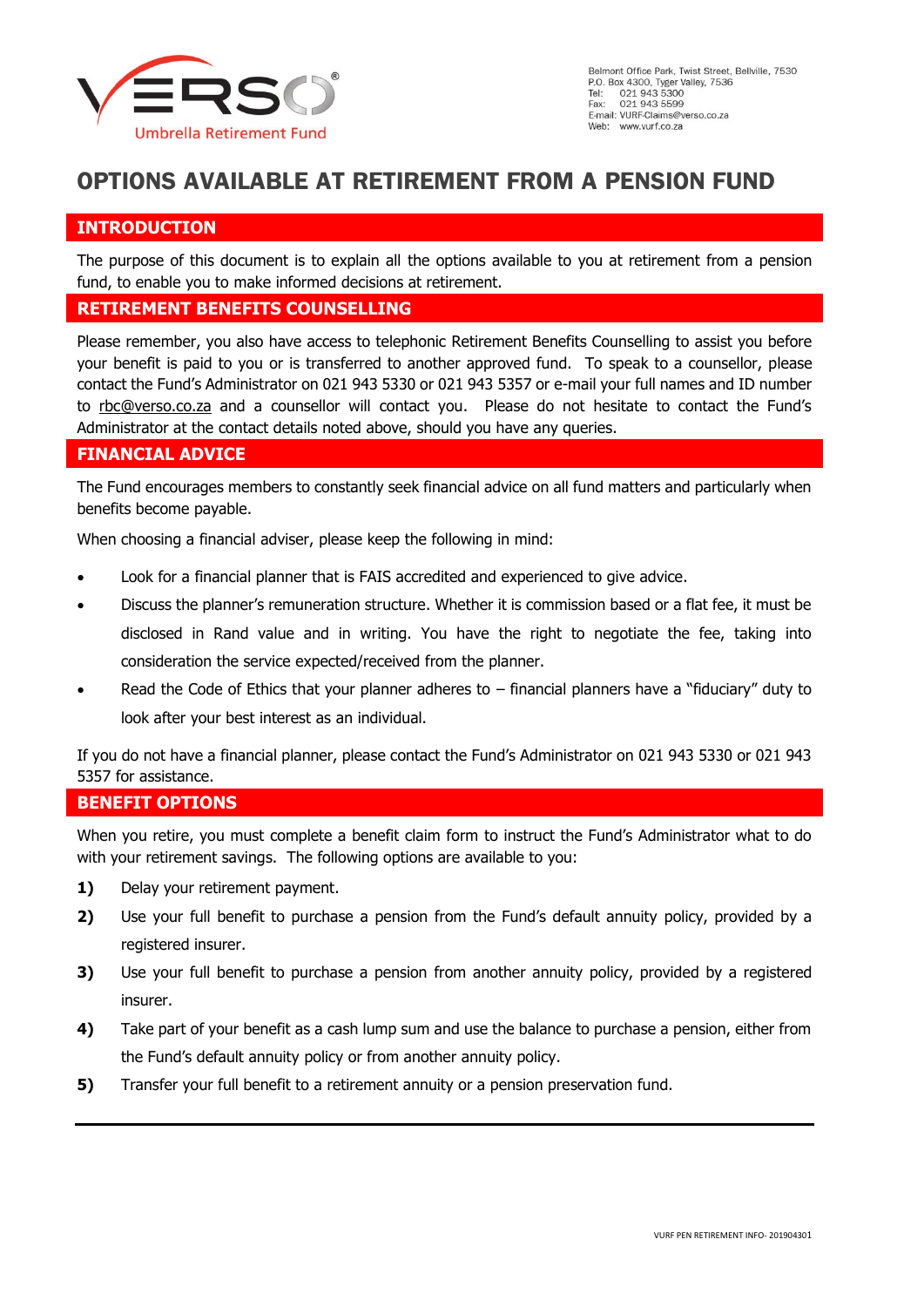#### **OPTION 1: Delay your retirement payment**

Please note the following when you elect to delay your retirement payment:

- 1.1. You can delay your retirement payment and leave your benefit in the fund until you elect what to do with your retirement benefit.
- 1.2. Your benefit will still earn investment returns.
- 1.3. You are effectively regarded as a "paid-up" member until you complete and submit a retirement claim form confirming what you wish to do with your retirement benefit.
- 1.4. No further contributions are made to the Fund.
- 1.5. You will no longer have any risk benefits.
- 1.6. Delayed Retirement: Fees
	- 1.6.1. No additional costs apply.
	- 1.6.2. The investment management fees paid will be the same as the fees that you paid when you were still in-service and contributing to the Fund.
	- 1.6.3. The Fund deducts R22.94 per month from your retirement benefit for administration expenses.
- 1.7. Delayed Retirement: Investments
	- 1.7.1. The retirement savings remain invested in the same investment portfolio(s).
- 1.8. Delayed Retirement: Tax and Other Allowable Deductions
	- 1.8.1. You do not pay any tax when you elect to delay your retirement.
	- 1.8.2. Any legitimate deductions will be made from your benefit.
	- 1.8.3. You cannot elect to delay your retirement payment if you have an outstanding pension backed housing loan unless you settle the loan with other savings you may have (i.e. not from your retirement benefit).
- 1.9. Delayed Retirement: Communication
	- 1.9.1. You will continue to receive an annual statement from the Fund that confirms the value of your retirement benefit.
- 1.10. Delayed Retirement: Death benefits
	- 1.10.1. Your total benefit becomes payable on death.
	- 1.10.2. The payment thereof is governed by section 37C of the Pension Funds Act and involves a formal disposal of the benefit to your dependants and/ or beneficiaries on a basis as decided on by the Board of the Fund.
	- 1.10.3. Your confidential beneficiary nomination will be used as a guide of your wishes on how the benefit must be apportioned.
	- 1.10.4. It is important to note that the final decision rests with the Board of the Fund.